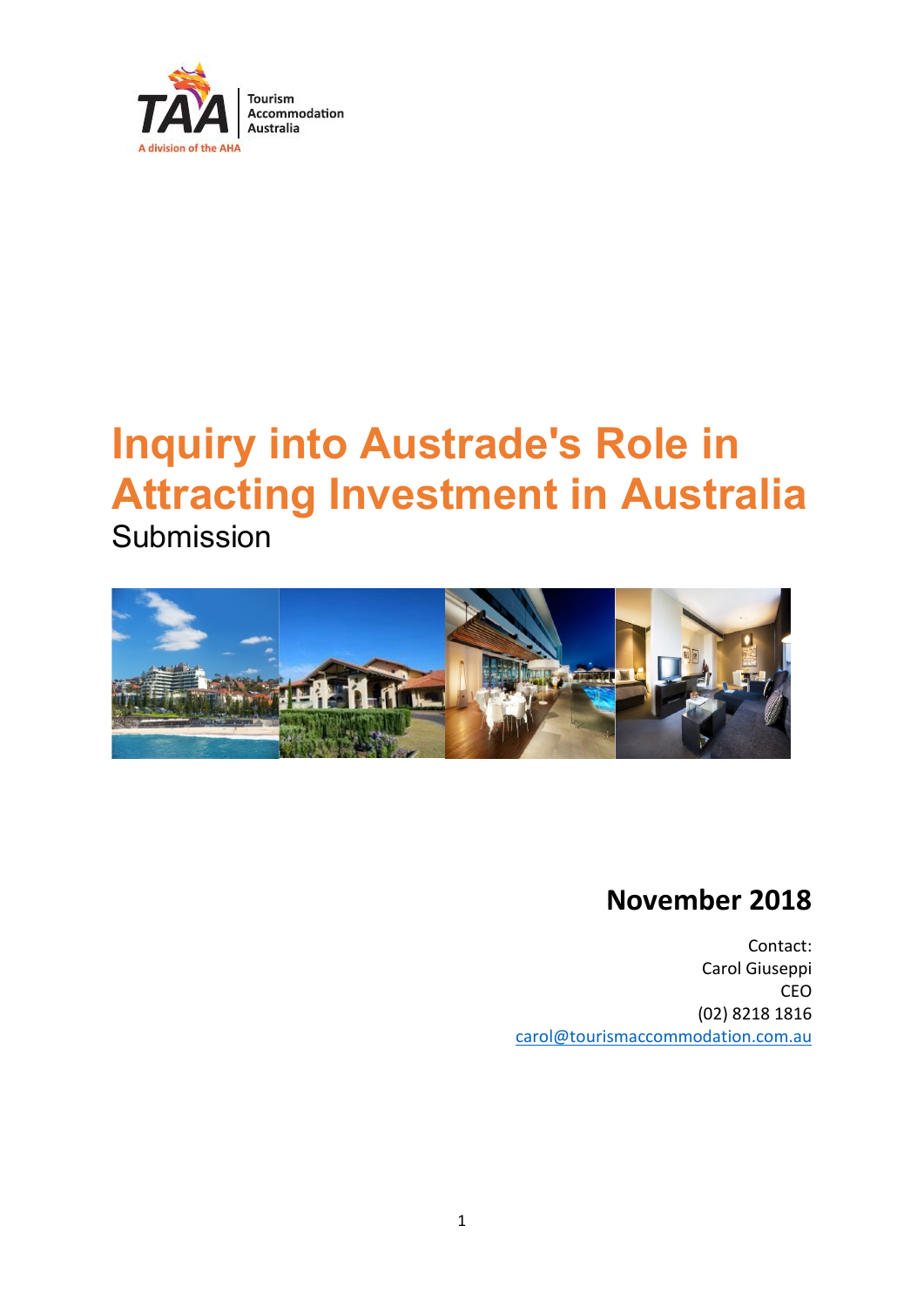

## **1.0 Introduction**

Tourism Accommodation Australia (TAA) welcomes the opportunity to make a submission to the Joint Standing Committee on Trade and Investment Growth inquiry into *the role that the Australian Trade and Investment Commission (Austrade) has in attracting investment to Australian businesses*.

A core purpose of Austrade is to strengthen Australia's tourism industry and TAA's submission will focus on that purpose. In particular, our response will review Austrade's current role and the resources and organisational partnerships that are central to achieving outcomes that strengthen investment in the Australian tourism industry.

TAA represents the needs and interests of the major hotels, motels and serviced apartments in Australia's accommodation sector. In 2016–17, GDP from tourism increased 6.1% (or \$3.2 billion), to reach a record of \$55.3 billion in nominal terms.<sup>[1](#page-1-0)</sup> The accommodation sector is a dominant player in the tourism industry and in terms of GVA \$8 billion was directly contributed and more than 88,800 people are directly employed and 101,900 indirectly employed in the sector.<sup>[2](#page-1-1)</sup> This figure will continue to increase with the industry going through a rapid period of growth.

# **2.0 The role of Austrade**

The tourism industry is in an unprecedented period of growth and has been identified as one of the super-growth sectors of Australia's transitioning economy. An important part of continuing this growth is through driving investment in tourism infrastructure.

Sustainable investment in accommodation supply is necessary if the tourism industry is to continue to support growth targets for both leisure and business visitors. As both a property asset and an operating business, accommodation investment is higher risk than other land uses such as residential or commercial. Despite this, sustained investment in new accommodation is vital to grow the contribution, employment and capacity of Australia's visitor economy. For Australia to remain a preferred location for hotels and other major developments, we support Austrade's commitment to efficient and commercially-focused planning and approval systems, identified in the recommendations of the Urbis *Hotel Development Regulations in Australia* report. [3](#page-1-2)

Austrade has played an important role in attracting foreign direct investment (FDI) to ensure that Australia delivers quality tourism experiences to meet visitor expectations. Their role is essential in the development of offshore investor relations and international market intelligence as well as onshore policy coordination and research.

However, critical to achieving outcomes is the need for Austrade to have in place effective *organisational partnerships*, *resourcing* and *measurement of outcomes*.

<span id="page-1-0"></span> <sup>1</sup> Tourism Research Australia, *State of the Industry 2016-17*,

<span id="page-1-1"></span>[https://www.tra.gov.au/tra/soi/2017/TRA\\_State%20of%20the%20Industry%202017.pdf.](https://www.tra.gov.au/tra/soi/2017/TRA_State%20of%20the%20Industry%202017.pdf) 2 Australian Bureau of Statistics, 2017, *Tourism Satellite Account 2016-17* and AEC Group, 2017, *Economic Contribution of the Tourism Accommodation Sector in Australia.*

<span id="page-1-2"></span><sup>3</sup> Urbis, *Hotel Development Regulations in Australia*, May 2015,

[https://www.austrade.gov.au/Australian/Tourism/Policy-and-Strategy/Infrastructure-and-](https://www.austrade.gov.au/Australian/Tourism/Policy-and-Strategy/Infrastructure-and-Investment/Regulatory-Reform/regulatory-reform)[Investment/Regulatory-Reform/regulatory-reform,](https://www.austrade.gov.au/Australian/Tourism/Policy-and-Strategy/Infrastructure-and-Investment/Regulatory-Reform/regulatory-reform) 5. Potential Reform Options, pp 45-54.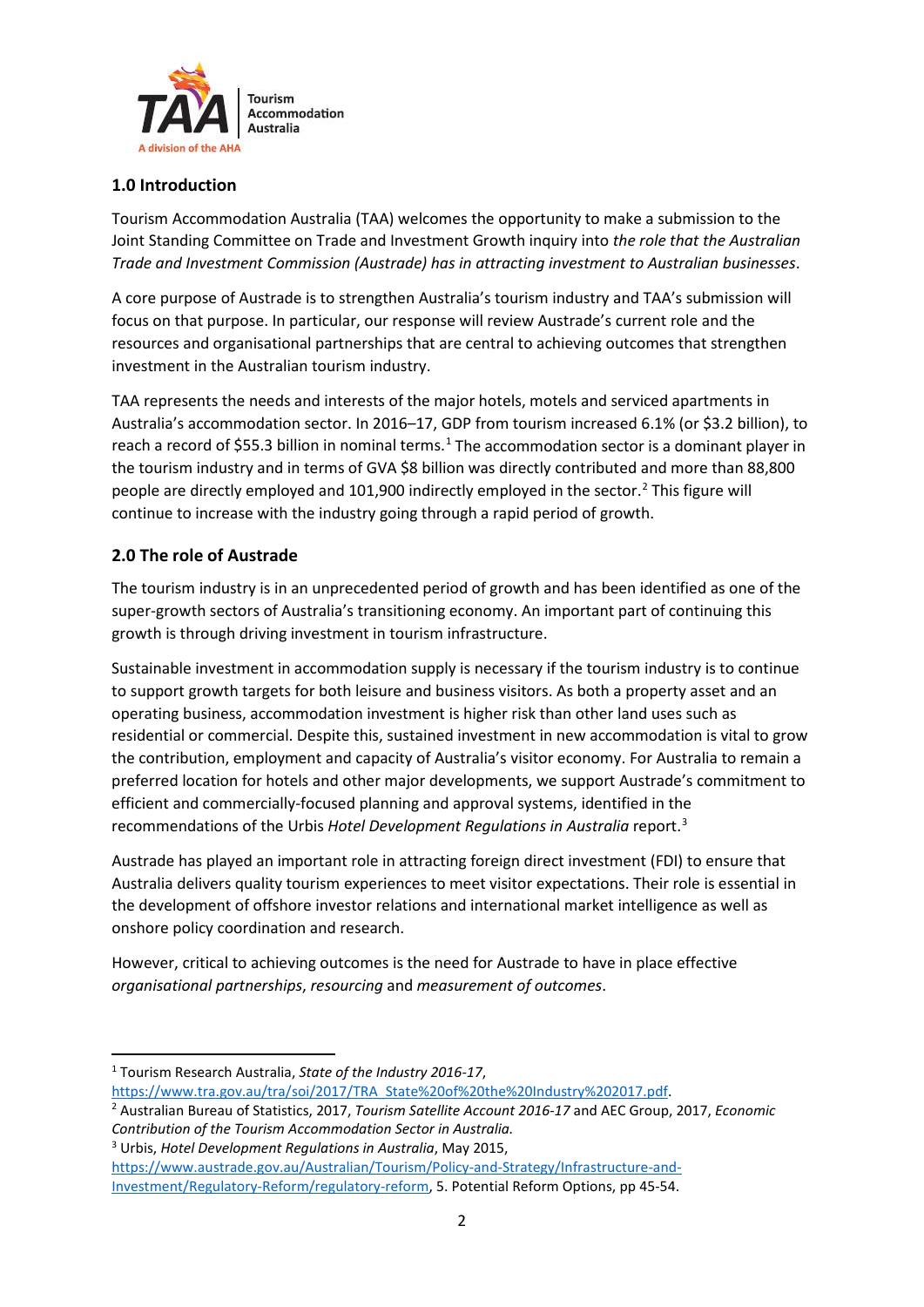

These three areas are addressed in this submission and recommendations are provided as to how Austrade can more effectively continue to assist the Australian tourism industry to attract investment.

## **3.0 Organisational Partnerships**

#### 3.1 *Austrade as a Leader in International Investment Attraction*

Central to the achievement of investment outcomes is the *Australian Tourism Investment Attraction Partnership* (the Partnership) with Tourism Australia, which was formalised in a 2012 agreement. Key areas of the partnership with Tourism Australia, include: raising awareness of Australia as an attractive place to invest through tourism infrastructure investment promotion, attraction and facilitation; providing key intelligence insights for both the international and domestic visitor markets (Tourism Research Australia); and working with States and Territories to remove potential barriers to investment opportunities.

Whilst States and Territories have an important role to play in identifying investment opportunities, providing transport and public facility upgrades and positioning to attract investment, the ability to harness international as opposed to domestic investment capital is a key remit of Austrade.

We note that the *Tourism Major Project Facilitation* (TMPF) service was developed to assist proponents of significant tourism investments, particularly through providing case managers who work closely with State and Territory Government agencies to streamline the different regulatory requirements around investment. However, while TMPF is responsive to investor interest, it does not appear to be proactive in developing market-ready projects to promote to investors, nor does it appear to be actively promoted to potential investors.

#### **Recommendation 1:**

*Austrade's role is contingent on working effectively with Tourism Australia and the States and Territories to complement each other. The formal nature of the Partnership is critical in driving co-ordination and outcomes and could be beneficial if extended to the States and Territories.* 

#### **Recommendation 2:**

*We recommend that TMPF becomes a more proactive mechanism to encourage investor interest.*

#### **4.0 Resources**

#### *4.1 Structure*

The team in Austrade driving investment in tourism infrastructure in Australia includes investment specialists and case managers (through the TMPF) to help projects come to fruition. Information requests are coordinated and site visits are organised through onshore Austrade offices.

The overseas Austrade offices collect market intelligence and seek out potential investors, as well as respond to requests for information generated by investors. This points to the importance of the establishment of a nation brand for Australia in ensuring consistency of brand and market positioning of Australia in the international market. These offices provide a point of contact in overseas markets for investment enquiries and assistance.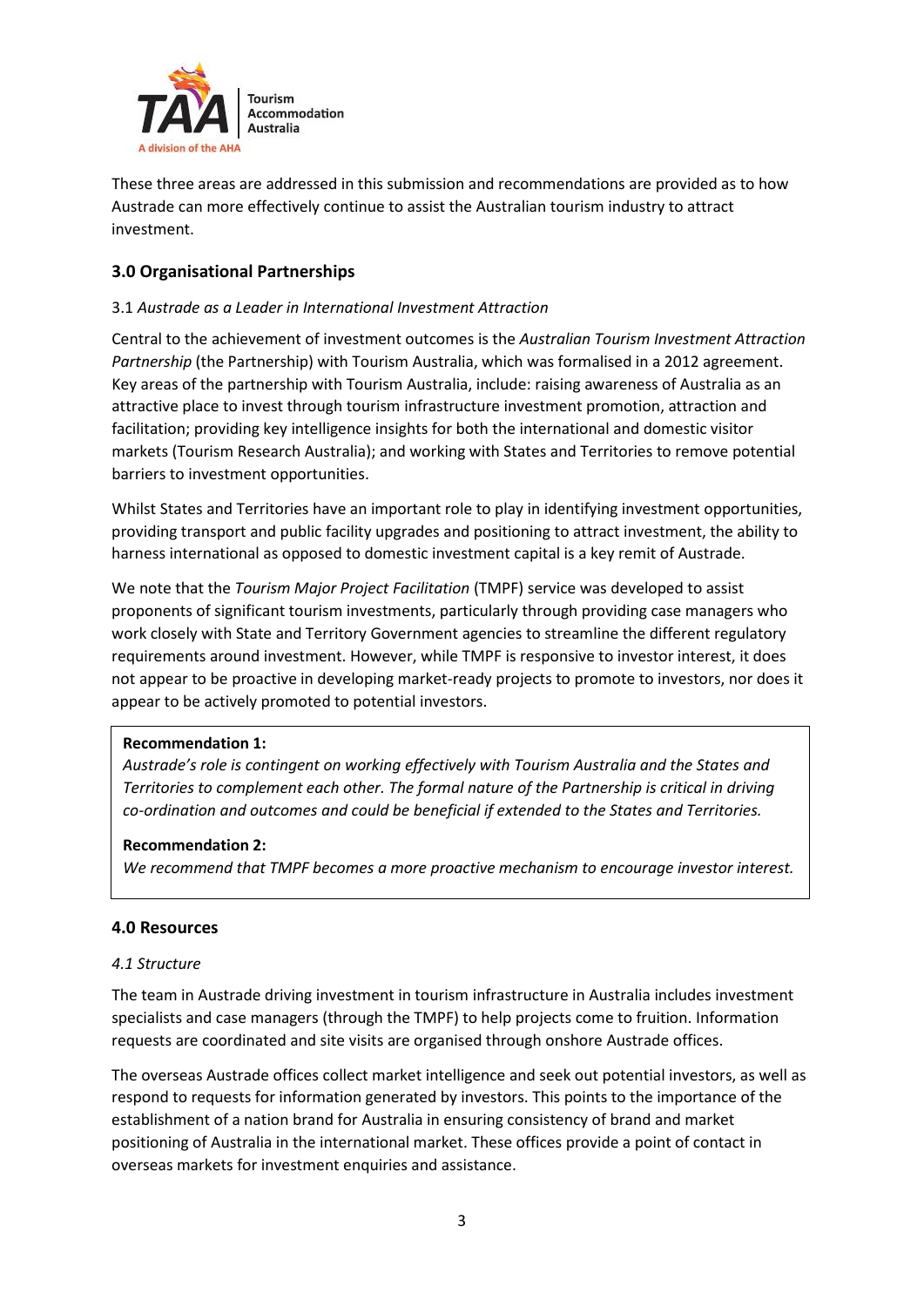

Austrade and Tourism Australia are also active in being represented at international hotel investment conferences. Feedback from hotel investors is that this is very effective in highlighting that Australia is open for business and 'willing to make things happen', however there is a need for 'market-ready development projects' to be actively promoted, potentially with a launch event outlining various opportunities for foreign investors.

#### **Recommendation 3:**

*We support the establishment of a nation brand for Australia in synergy with Tourism Australia to ensure consistency of brand and market positioning in the international market.*

#### **Recommendation 4:**

*To continue representation at hotel investment conferences and become more proactive in presenting 'market-ready development projects' and securing interest.*

#### *4.2 Facilitation of Projects - Regional investment*

Programs such as the partnership's *Regional Tourism Infrastructure Investment Attraction Strategy 2016 – 2021* are important in facilitating regional investment, though there are concerns about it being implemented within existing budget and resources.

#### Investor visit to South Australia

*A significant regional tourism infrastructure investor familiarisation pursuit was undertaken by Austrade in collaboration with Tourism Australia and the South Australian Tourism Commission. The collaboration of bodies co-hosted an investor visitor program with four investors from Taiwan and Hong Kong to identify investment opportunities in tourism infrastructure in South Australia. The visit provided feedback about investor appetite and raised Austrade's profile in facilitating productive foreign direct investment in the tourism sector.* 

#### **Recommendation 5:**

*To be effective we would like to see commitment via resources to enable not just the promotion of regional areas, but the identification of projects and the development of market feasibilities.*

#### **5.0 Measuring outcomes**

#### *5.1 Encouraging Investment – Importance of Data*

To retain its attractiveness as a tourism destination Australia requires investment in tourism infrastructure to meet growing demand. Underpinning this is the need for data investment. Investing in data will ensure benchmarking can be completed, and will paint a full image of the Australian tourism industry, enabling funds and resources to go to where they are most needed. As stated in the *Annual Report 2017-18*, Austrade measures its performance in strengthening Australia's tourism industry by using the top-line measure of overnight visitor expenditure.<sup>[4](#page-3-0)</sup>

<span id="page-3-0"></span> <sup>4</sup> Austrade, *Annual Report 2017-18,* [https://www.austrade.gov.au/About/Corporate-](https://www.austrade.gov.au/About/Corporate-Information/AnnualReport)[Information/AnnualReport,](https://www.austrade.gov.au/About/Corporate-Information/AnnualReport) p 28.